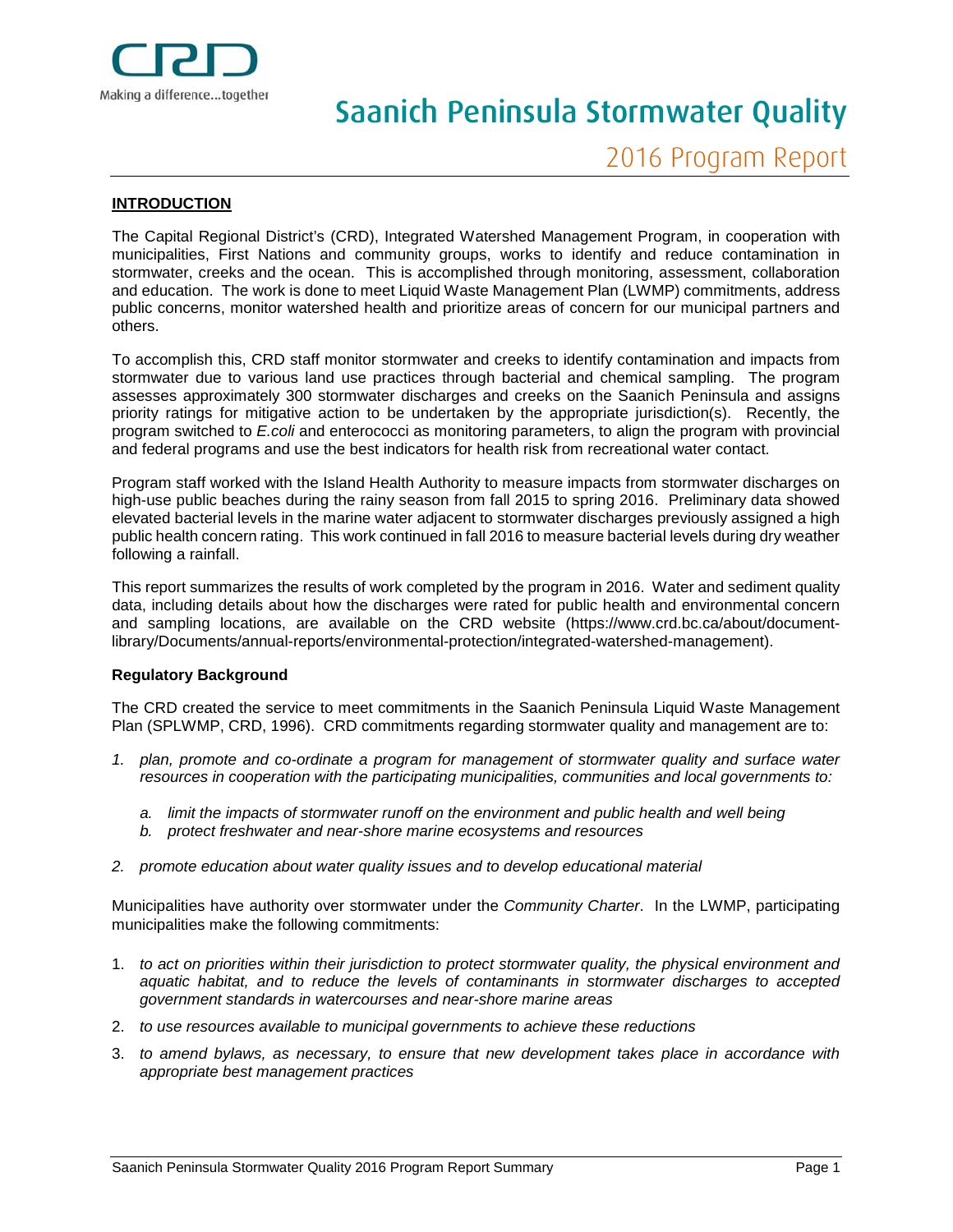## **PUBLIC HEALTH**

#### **Public Health Concern Ratings**

The program prioritizes stormwater discharges annually to meet LWMP commitments and to help guide jurisdictions in directing limited funds to where they will have the greatest benefit. The program evaluated 79 stormwater discharges in 2016 and **identified 6 high-rated discharges for public health concern** (Table A). Twenty-three were assigned a moderate public health concern rating.

Staff collect a water sample from selected discharges in the wet and dry seasons for laboratory analysis of *E.coli*. Observations are made about the discharge flow, weather, animal presence, etc. Staff then assign a public health rating based on the level of bacterial contamination and the potential for public contact. A bacterial rating and a public shoreline use rating are summed to determine the public health concern rating. Details on the CRD rating system (Drinnan, 1997a) can be found by contacting the CRD's Integrated Watershed Management Program.

A selection of the roughly 300 discharges are assessed each year, including discharges assigned a high and moderate public health concern rating in the previous year, as well as a selection of the low-rated discharges to monitor for change. An attempt is made to sample each low-rated discharge every 5 years.

#### **Ratings over Time**

The number of high-rated discharges has been decreasing in recent years and continued to decrease from 8 in 2015 to 6 in 2016 (Table A). Four discharges rated high in 2015 received a lower rating in 2016 due to a sewer-stormwater cross-connection repair in Sidney, closure of a business that was a source of contamination in Central Saanich, and lower bacterial counts for unknown reasons in 2 discharges. Conversely, 2 previously lower-rated discharges received a high rating in 2016; both have been rated high in the past and counts fluctuate.

Four of the current high-rated discharges have been of concern for a number of years. These sources are challenging to find, difficult or costly to repair, or the result of agricultural practices. Program staff have narrowed down the source in 1 of these discharges and identified agricultural practices as the source in another. One of the discharges drains an area that uses on-site sewage treatment and investigations over many years indicate multiple sources. The final discharge is in a sewered area where there are multiple small sources, likely due to damaged infrastructure. CRD staff will continue to make source identification a priority in 2017.

|                              | <b>Number of Discharges Rated High</b> |          |          |          |          |      |                             |          |          |          |                 |                |
|------------------------------|----------------------------------------|----------|----------|----------|----------|------|-----------------------------|----------|----------|----------|-----------------|----------------|
| <b>Jurisdiction</b>          | 2005                                   | 2006     | 2007     | 2008     | 2009     | 2010 | $\blacktriangledown$<br>201 | 2012     | ణ<br>201 | 4<br>201 | 5<br><b>201</b> | ဖ<br>201       |
| <b>Central Saanich</b>       | 2                                      | $\Omega$ |          |          | 1        | 4    | 2                           | 2        | 4        |          | и               | $\Omega$       |
| North Saanich                | 10                                     |          | 2        | 5        | 5        | 6    | 4                           | 4        | 4        | 3        | 3               | 3              |
| Sidney                       | 3                                      | 4        | 6        | 5        | 5        | 4    | 5                           | 4        | 5        | 6        | 3               | $\overline{2}$ |
| Pauquachin First Nation      | $\Omega$                               | $\Omega$ | $\Omega$ | $\Omega$ | $\Omega$ | 0    | $\Omega$                    | $\Omega$ | $\Omega$ | 0        | $\Omega$        | $\Omega$       |
| <b>Tsartlip First Nation</b> | $\Omega$                               | $\Omega$ | $\Omega$ | $\Omega$ | 0        | 0    | $\Omega$                    | 4        | 4        | 0        | 0               | $\Omega$       |
| <b>Tsawout First Nation</b>  | $\Omega$                               |          |          | 0        | 4        | 0    | 0                           | 4        | 0        | 0        | 0               | $\Omega$       |
| <b>Tseycum First Nation</b>  | ◢                                      | $\Omega$ |          |          | 1        | 4    | 1                           | 4        | 1        |          | 1               | $\mathbf 1$    |
| Total                        | 16                                     | 12       | 11       | 12       | 13       | 12   | 12                          | 13       | 12       | 11       | 8               | 6              |

#### **Table A. Number of Discharges Rated High for Public Health Concern over Time**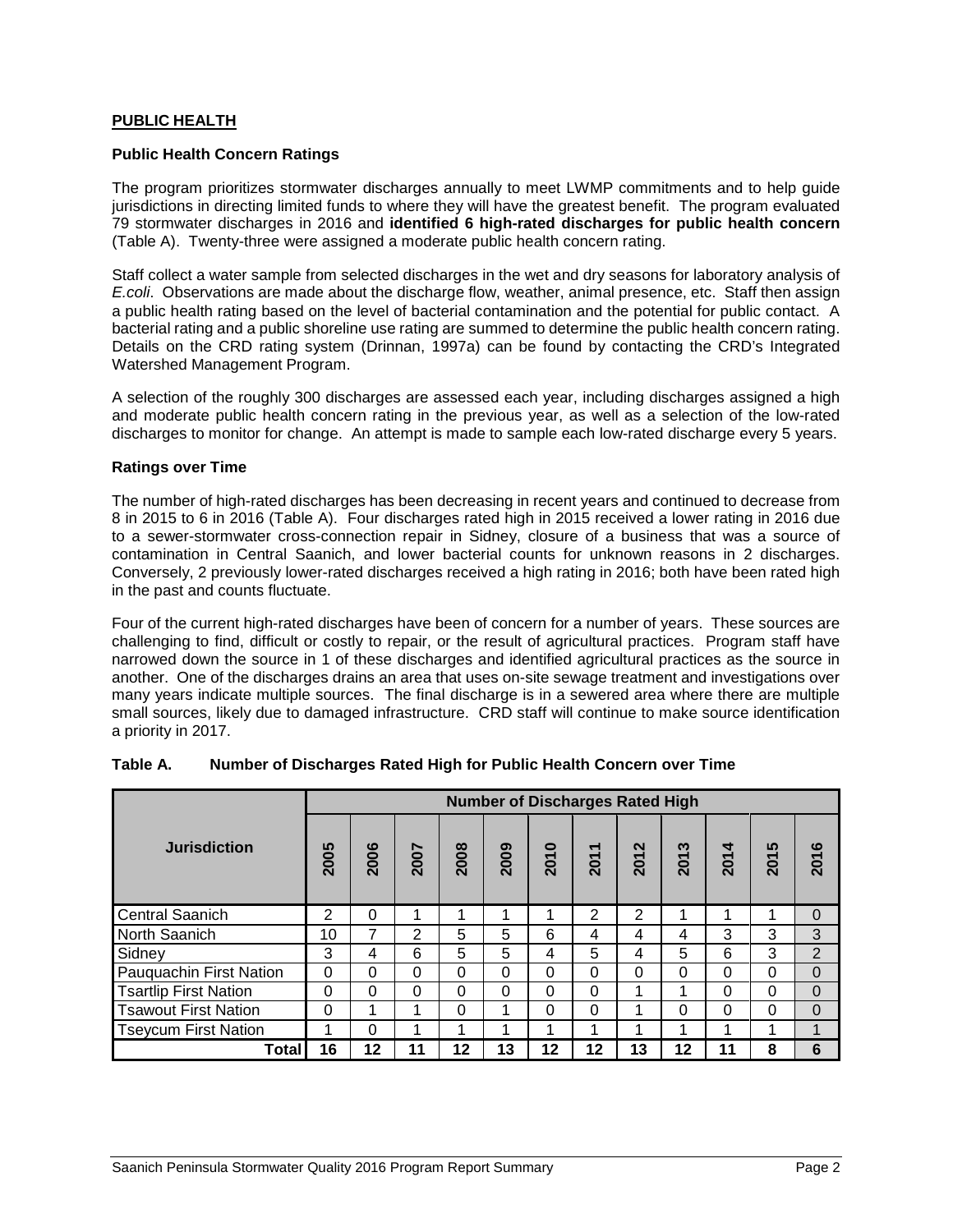## **High-use Beach Marine Wet Season Sampling**

In 2015 and early 2016, staff worked with the Island Health Authority to conduct a study of stormwater impacts on public beaches during the wet season. Marine bacterial levels indicate a number of high-use public beaches on the Saanich Peninsula have conditions that exceed Health Canada guidelines for recreational use during and after winter rainfall events. Further analysis identified bacteria from humans, dogs and ruminant animals in the marine water of all the beaches assessed.

In fall of 2016, staff completed additional sampling to observe how changes in rainfall levels over consecutive days may influence the data, however, the results were inconclusive. The sampling will be attempted again in 2017.

#### **Bacterial Source Investigations**

CRD and municipal staff continue to work together to identify bacterial sources in stormwater discharges of high public health concern so they can be repaired by the appropriate jurisdiction. The sources of contamination include aging stormwater and sewage infrastructure, sewage-stormwater cross-connections, malfunctioning on-site sewage systems, wild and domestic animals, and poor agricultural practices. In 2016, CRD staff investigated the catchment areas of 9 stormwater discharges during 20 sampling events.

Program staff narrowed down a source of bacterial contamination in Hagan Creek to a property in the Keating Industrial Area; Central Saanich and CRD staff are working with the owners to resolve the problem.

Bacteria of human origin were identified in 7 discharges; 3 in North Saanich [1 in Coles Bay (3118), 2 in Deep Cove (3078A and 3079 (Tatlow Creek)], 2 in Central Saanich [Island View Beach (405) and upstream in the Hagan Creek catchment and 2 discharges in Sidney (447 and 449A)]. Bacteria from dogs were also found in each of these locations.

Finding bacterial sources is challenging due to multiple sources (humans and animals), fluctuating levels of bacteria and intermittent flow. In 2017, an enhanced investigation program will direct more effort to this work.

#### **ENVIRONMENTAL CONCERN**

#### **Watercourses**

Program staff continued to monitor water quality in Hagen, Reay, Tetayut, Tatlow, Tén Tén, Tod and Tseycum creeks in 2016 to provide information about creek and watershed health.

CRD data shows that water quality in Saanich Peninsula creeks appears to have remained consistent over the past 5 years and was assessed as good in Tod Creek only.

Tod Creek had no exceedances of guidelines with the exception of phosphorus, which is elevated in all CRD streams. The remaining streams have exceedances of *E.coli*, turbidity, phosphorus or metals (only monitored in some streams). Of particular concern were phosphorus levels greater than 0.1 mg/L in Tén Tén and Tseycum, an unusually low dissolved oxygen measurement in Tén Tén (3.85 mg/L) and elevated bacteria in nearly all the creeks, but especially Tseycum (*E.coli*: 3,300 CFU/100 mL). Poor water quality is likely the result of higher levels of human settlement, spills or agricultural practices.

Intensive sampling in Tetayut Creek indicated that the levels of nutrients (nitrite and phosphorus), bacteria (fecal coliform and *E.coli*), and metals (aluminum, cadmium, chromium, copper, iron and zinc) are a concern in the creek, particularly upstream near Cooperidge Park.

In 2017, staff will work with municipal staff to locate sources of bacterial contamination and increase sampling of chemical contaminants in streams. As part of the overall stormwater education initiative on the Peninsula, staff will also educate property owners about methods to reduce the amount of sediment and phosphorus leaving their properties and ultimately ending up in the creeks.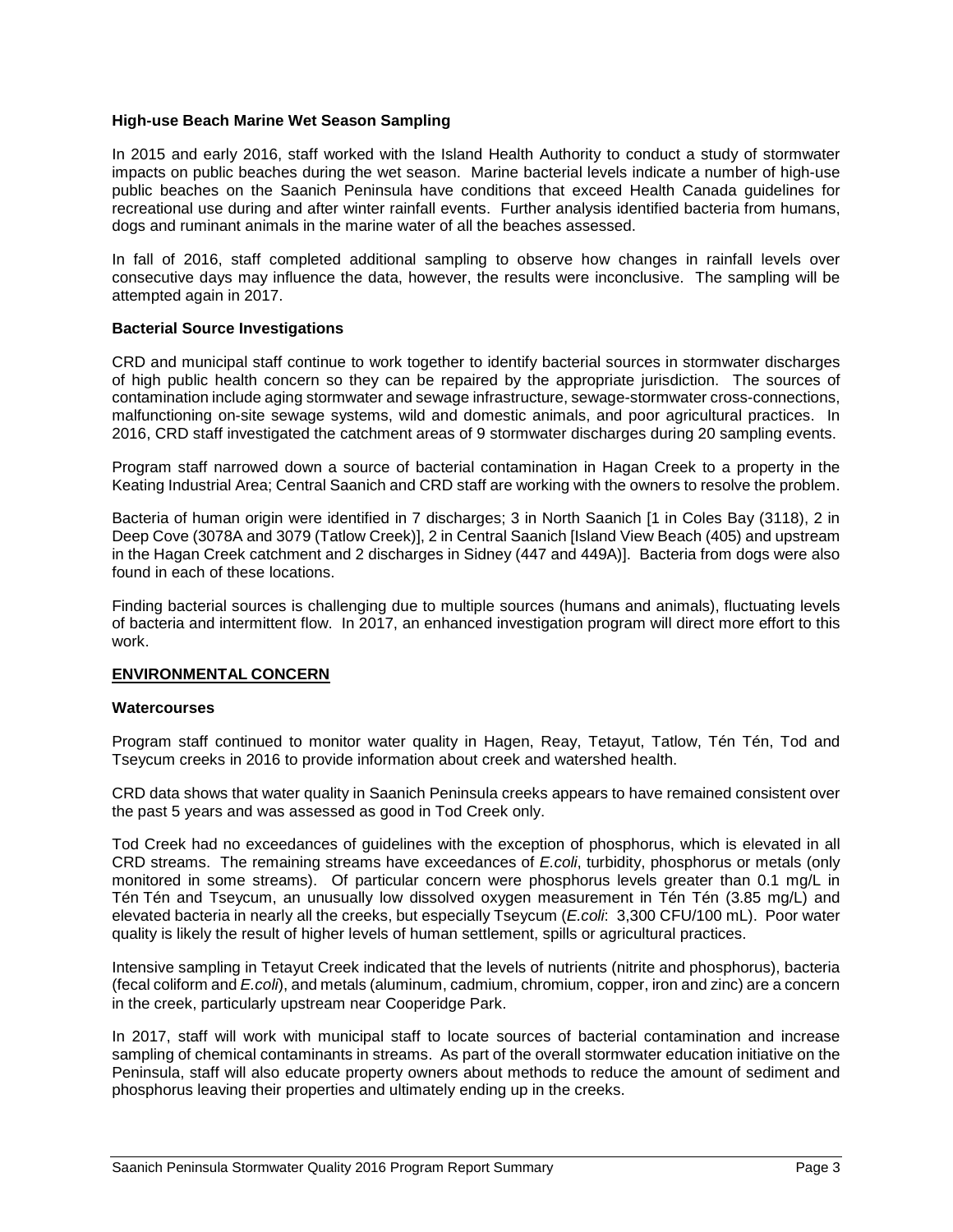## **Stormwater Discharge and Stream Sediment Sampling**

The program evaluates sediment from within stormwater discharges (pipes, ditches and streams) for potential environmental impact due to contaminant levels (metals and hydrocarbons). Contaminant levels are compared to sediment quality guidelines for protection of marine or freshwater aquatic life.

The program assigns contaminant ratings to the stormwater discharges from sediment samples taken at the point of discharge into the marine environment. Ratings are determined by comparing the concentration of each contaminant [8 metals and polycyclic aromatic hydrocarbons (PAH)] to guidelines protective of marine life. For each discharge, the ratios of each sediment contaminant concentration compared to the guideline are added to account for potential effects caused by combining the contaminants.

In 2016, the CRD assigned high contaminant ratings to 2 of the 10 discharges assessed. These discharges [441 (Reay Creek) and 3138] and 2 others (449 and 3005) are on the list of discharges requiring corrective action. One discharge was removed from this list (discharge 3016) due to removal of contaminated sediment by Sidney staff. Subsequent sampling results, at the point of entry into the marine environment and upstream, indicate that arsenic and zinc levels are lower.

In Reay Creek (discharge 441), metals and PAH are at levels that may adversely affect aquatic life. CRD participates on the Reay Creek Technical Working Group, which was formed by the Town of Sidney in 2015 to address concerns about contamination in the creek. In 2016, the Reay Creek site was categorized as Class 1 (High Priority for Action) in accordance with the federal Aquatic Site Classification System. The site will be incorporated into Transport Canada's portfolio of contaminated sites, where it will be prioritized to determine its eligibility for funding to undertake a review of upstream conditions and a preliminary remedial/risk management options evaluation for the Reay Creek Pond.

Discharge 3138 carries flows from Tsartlip land and is a concern due to elevated zinc concentrations. Tsartlip replaced some aged corrugated pipes in 2014 and it is likely that contamination observed is from historical practices and residual contaminated sediment. Staff will resample this discharge in 2017.

Two other stormwater discharges have been of concern for a number of years based on sediment contamination. CRD staff have narrowed down the contaminant sources to within a few blocks for 1 of the discharges and Sidney has plans to remove contaminated sediment from the catchments.

#### **Quality Assurance**

The 2017 data were acceptable for the purpose of the program. For bacterial analysis, quality assurance includes yearly establishment of a precision criterion based on a range of Saanich Peninsula stormwater sample triplicates. Staff collect blanks and field splits for 10% of the discharges and marine surface water samples collected. None of the field splits exceeded the precision criterion with the exception of 2 pairs with counts below 200 CFU/100 mL. Counts this low are not expected to meet the criterion.

Quality assurance for sediment analysis included field duplicates, laboratory triplicates and Standard Reference Materials (SRM). Precision and accuracy of the laboratory analysis were estimated from the results of these replicate and SRM samples. A detailed discussion on the quality assurance program is provided in the supplementary data report found on the CRD website.

#### **Saanich Peninsula Stormwater Source Control Service**

The CRD established the Saanich Peninsula Stormwater Source Control Service in 2014 (Bylaw No. 3906). Staff refined the companion regulatory bylaw, started developing inspection protocols and performed trial inspections with several Peninsula businesses in 2014 and 2015. Staff collected baseline data in 2 creeks that drain industrial areas, in order to assess change after the bylaw has been in place for a few years.

Sediment sampling continues to identify metal and hydrocarbon contamination from parking lots, roads, spills and business waste. It is anticipated that the sediment sampling program will assess the success of the stormwater source control program. The CRD will be working with municipalities and stakeholders to finalize the regulatory bylaw for the stormwater source control program in 2017.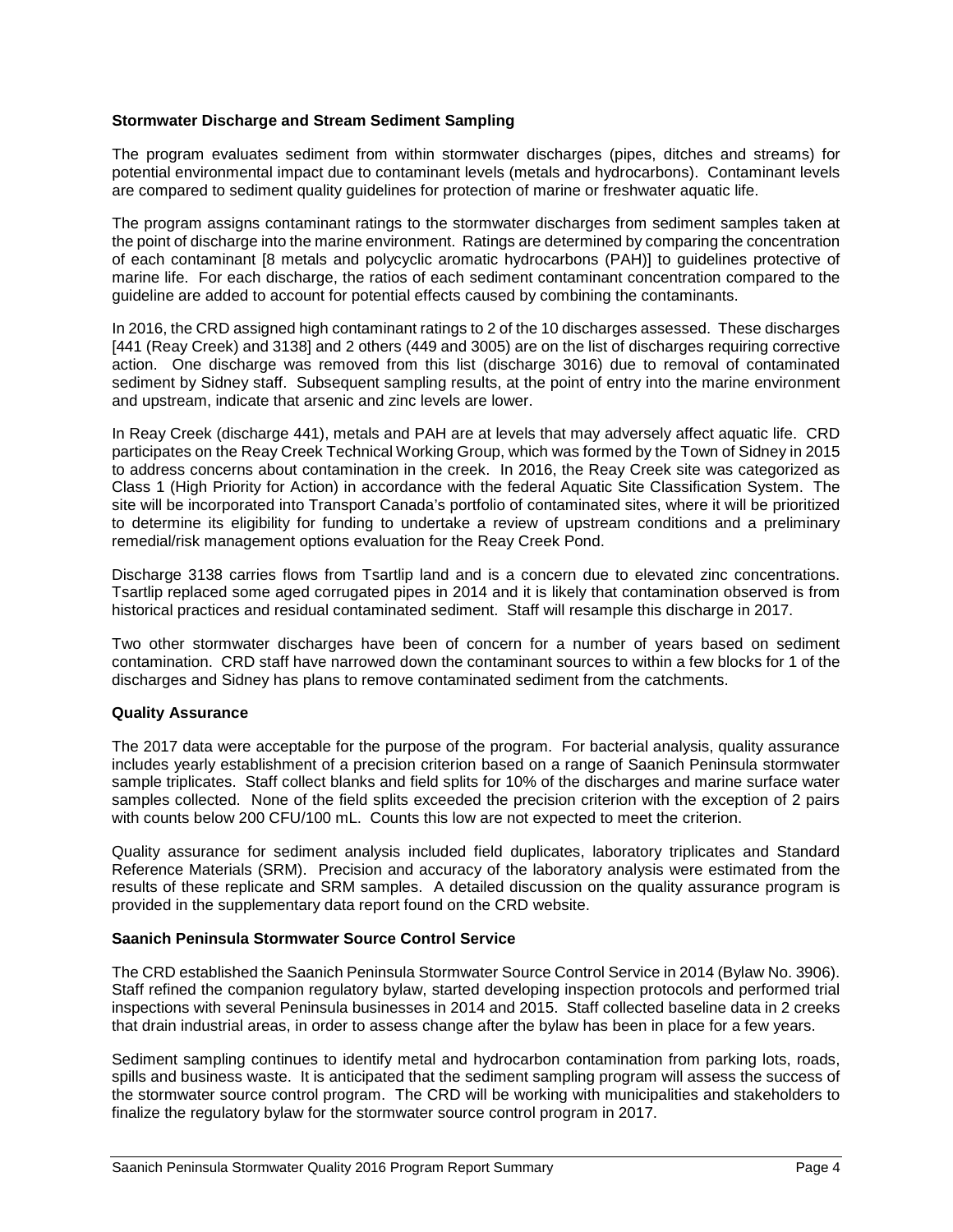## **Education and Keyline Design Workshops**

CRD data indicates that agricultural practices are 1 of the sources of contamination in stormwater and creeks on the Saanich Peninsula. In 2016, the CRD sponsored and hosted a Keyline Plow field day on a farm on the Saanich Peninsula and workshop titled "Farm Water Management Seminar", to address concerns about agricultural runoff into watercourses and the ocean. The project worked with local farmers to increase awareness and develop skills for improved rainwater management on their properties. This was the second year of a 3-year initiative titled "Keyline Water Management: Field Research and Education in the Capital Region, BC" funded by Growing Forward 2, BC Farm Adaptation Innovator Program, Ministry of Agriculture. Results of the field studies will be presented in late 2017.

#### **Outlook for 2017**

In 2017, the Stormwater Quality Program will receive \$30,000 supplemental funding to improve service delivery. In addition to the regular program activities to identify and reduce existing sources of contamination, CRD staff will use these additional resources to:

- improve investigative efforts to identify sources of contamination and collect more bacterial source tracking samples;
- increase administrative oversight, intergovernmental cooperation, coordination and engagement with stewardship groups, and undertake special projects and data analysis; and
- enhance agriculture outreach and, in cooperation with the agricultural sector, promote alternative solutions and best management practices for water, nutrient and manure management.

Additionally, the Stormwater Source Control Program will have \$15,000 supplemental funding to:

- enhance the Stormwater Source Control service to increase the number of business sectors, inspections and communication opportunities; and
- investigate more storm drains for chemical contaminants.

## **REFERENCES**

CRD, 1996. Saanich Peninsula Liquid Waste Management Plan.

Drinnan, R.W., 1997a. Stormwater Discharge Rating System for the Capital Regional District. Prepared for the Capital Regional District, Engineering department.